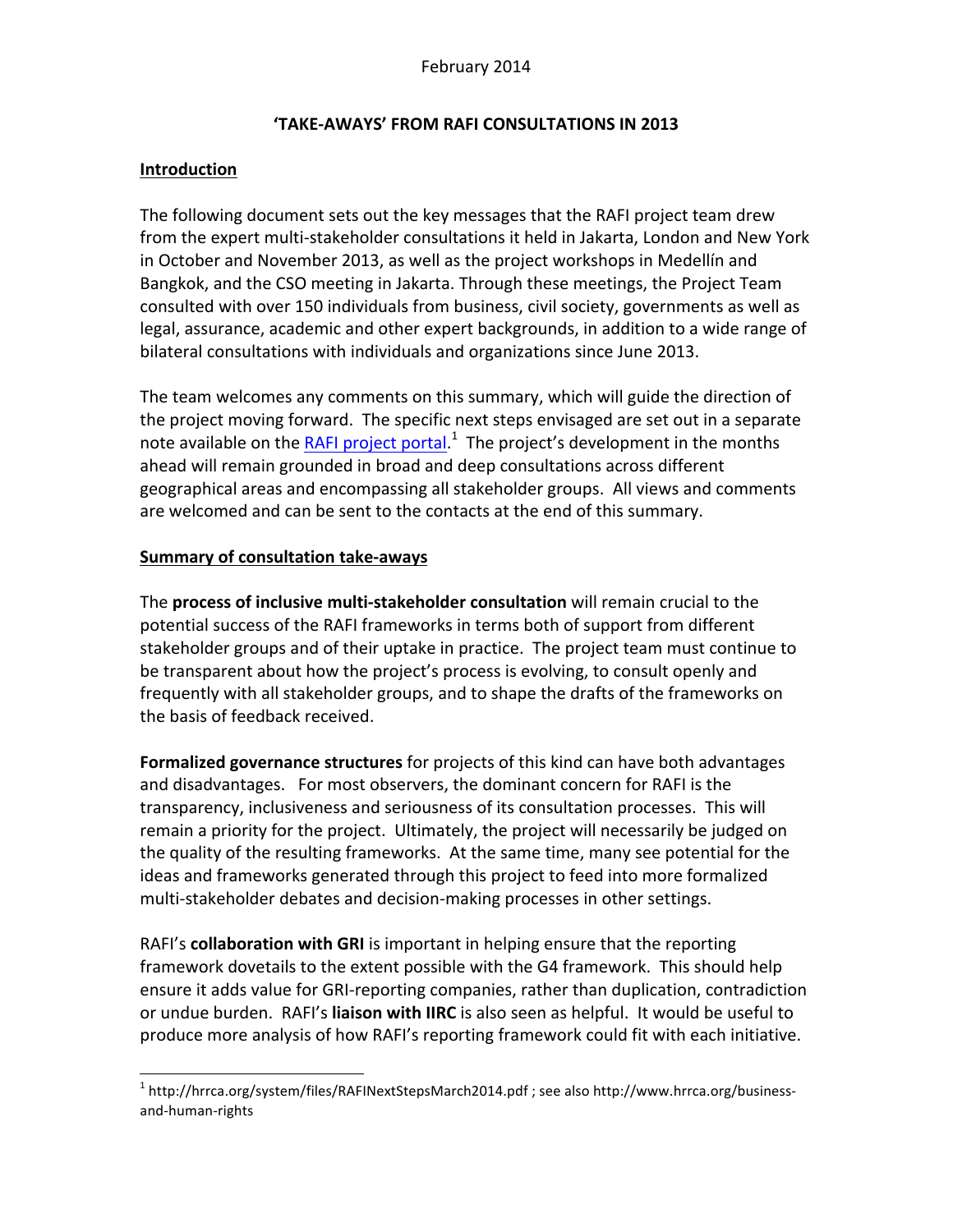Views on the **merits of an accompanying assurance framework** vary widely. A few stakeholders think it should be dropped; some feel it's an important addition but could come second; many in ASEAN would like to see the two frameworks developed in parallel. Overall, the idea that development of the reporting framework should start ahead of the assurance framework seems acceptable to most. This can help ensure that the reporting framework is informed by what it is meaningful to report, not what it is easy to assure. A staggered process for development of the two might therefore be best.

The **frameworks should set the floor, not the ceiling** for reporting and assurance. Importantly, where industry or issue-specific initiatives are defining detailed due diligence processes tailored to those contexts, the frameworks should not undermine, but where possible point to, such initiatives as a source of leading practice. There is also value to be gained from examining these initiatives and their learning with regard to indicators and assurance.

The **frameworks should not be over-complex**, but should remain relatively simple while being carefully targeted to advance good practice that is accessible by SMEs as well as large and multi-national companies.

**The reporting framework should not seek to redefine materiality** or to select any one definition for what makes reporting on human rights material. It can assume that any company that uses the reporting framework has identified human rights as being in some way material. With that starting point, the framework can then focus on what it is most important to report, which need not be framed in terms of 'materiality' per se. This said, it would be helpful to ensure that it is workable within existing definitions of materiality being used in other contexts.

It will nevertheless be necessary to **define parameters for reporting** in an appropriate way, in particular for large companies with multiple operations and multiple human rights considerations. One filter would naturally be the most salient human rights risks for the company as a whole. It may also be important to capture potentially severe human rights risks in one operating context that may not be salient across the whole company. Another filter could be operating contexts where there are particularly high risks to human rights in relation to the company's operations. It is possible that the framework does not need to dictate one approach or another, but rather to ask the company to explain and justify the choices it has made, including that such choices are based on risk to human rights, not risk to the company.

Reporting could be based around **indicators** that are quantitative (e.g. percentages or absolute numbers), qualitative (e.g. yes/no or scale-based responses) or 'narrative indicators' (i.e. targeted questions that elicit narrative responses). It is likely that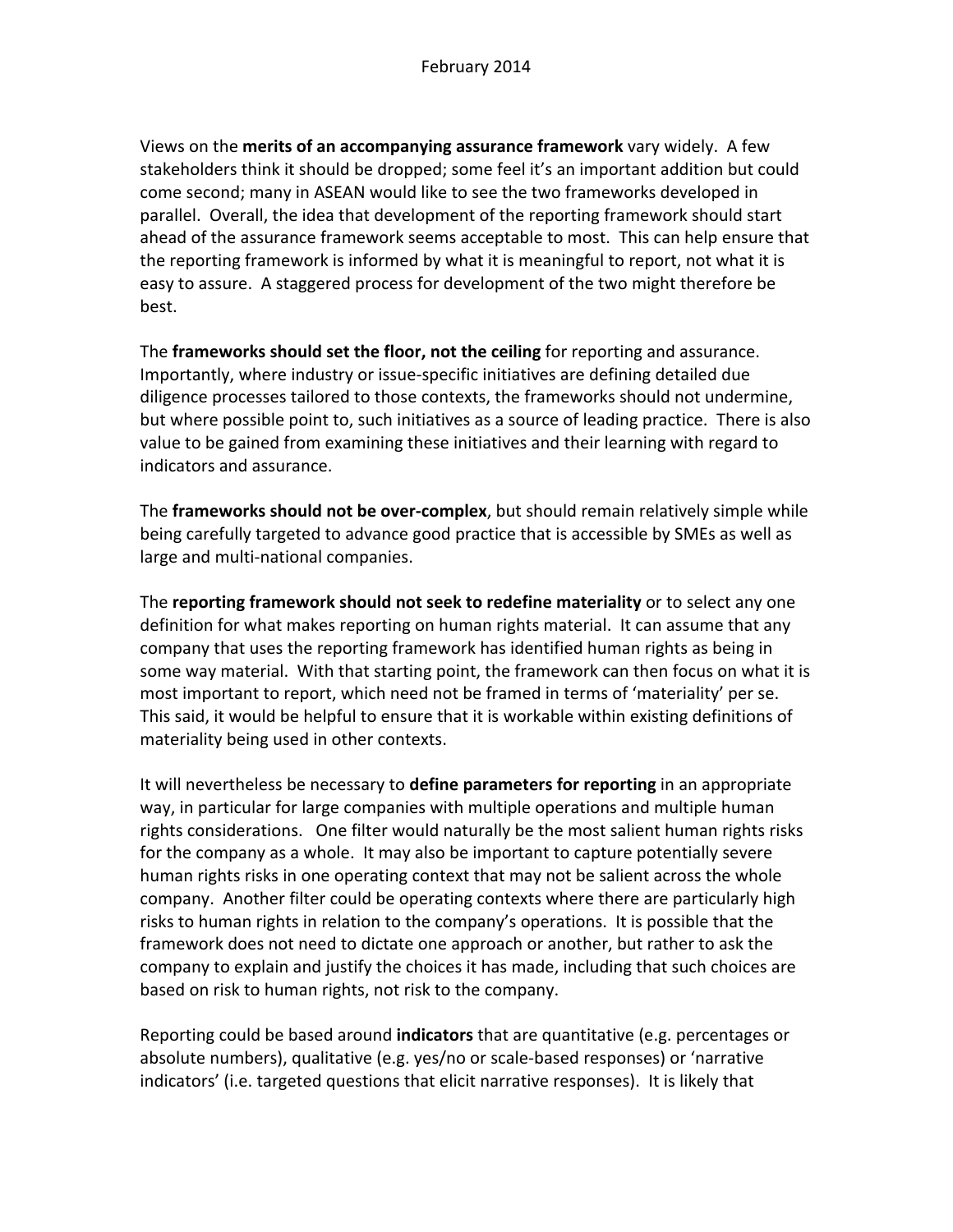relatively few quantitative and qualitative indicators will be useful in terms of reporting on a company's respect for human rights unless accompanied by explanatory narrative.

**Narrative reporting** is likely to have particular value. But this too will need to be concise and targeted and avoid cherry-picking success stories. The use of carefully-targeted questions to elicit meaningful information will therefore be especially important. There may also be some quantitative and qualitative indicators that are good proxies for the quality of a company's performance, and which can also add value. Investors, companies and civil society organisations that engage with companies can be good sources of information on what some of the most valuable questions might be. The same is true of specific initiatives that have focused on particular sectors or issues.

**Reporting on processes** to prevent and mitigate potential human rights impacts is widely seen to have inherent value, so long as it provides some confidence in the effectiveness of those processes. Assurance can have a useful role to play in this regard. There are natural links between a process focus and the language of many existing reporting requirements or guidelines in related areas.

**Reporting on actual impacts** that have occurred and why, together with how they have been handled and remedied, can also provide important information for the reader in terms of illustrating the robustness of company processes. There are genuine constraints (for instance of legal liability) on the extent to which disclosure of some actual impacts will be possible. At the same time, there are certain kinds of impacts that companies can and do discuss in their reports, including endemic issues in certain locations such as child labor, building safety or access to water, as well as more specific impacts that are already in the public domain. There is scope to learn from and potentially build on these precedents.

**Companies' reports cannot be a panacea** with regard to assessing companies' human rights performance. They are unlikely to become an appropriate place to look for a full review of a company's impacts on human rights, due to the basic interests of selfreporting. Other resources, including civil society reports will remain a crucial source of additional information in this regard. However, a reporting framework should help push smart thinking within companies about how far they can share information about actual impacts, thereby making their reports more credible to the reader. Moreover, where actual impacts are reported, they should be representative examples and not 'cherrypicked' or otherwise misleading.

A reporting framework should aim to **elicit valuable, foundational information** about a company's performance that can then inform more detailed and situation-specific conversations with stakeholders, investors and others. It should be a tool to improve the quality of those engagements, rather than trying to provide all the information that would result from those engagements.